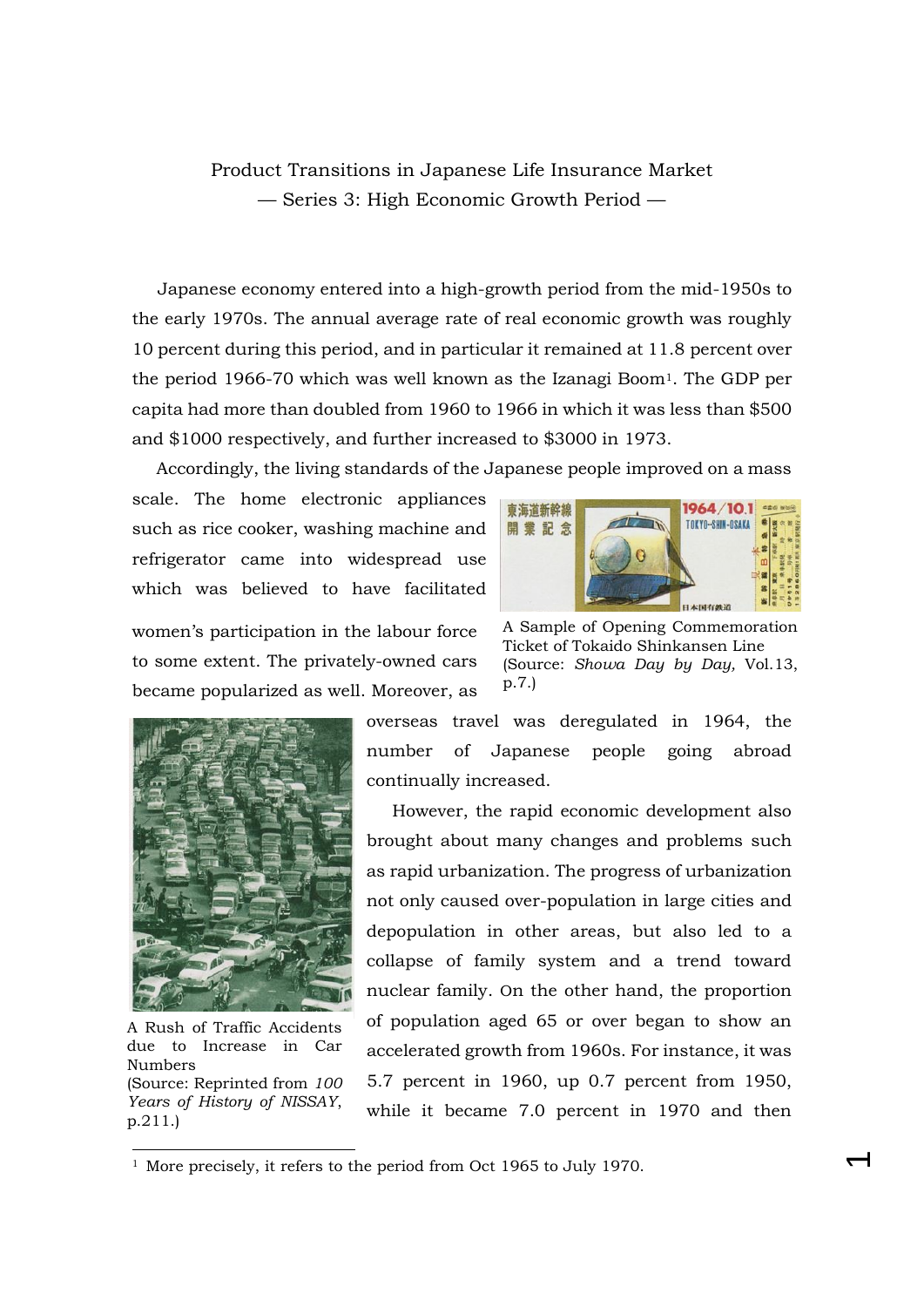further increased to 9.1 percent in 1980.

Moreover, the growing popularization of private cars resulted in a rapid increase in the number of traffic accident. For example, the number of traffic

fatalities in 1961 was 14,548 more than two times in 1960. Also from the 1960s, environmental destruction and pollution problems accompanying the rapid economic development began surfacing and becoming serious social issues. Many lawsuits with respect to pollution-related health problems had been filed in the 1960s and 1970s.



An Opening Ceremony Ticket of 1964 Tokyo Olympic (Source: *100 Million People's Showa History*, Vol.7, p.81.)

It may be needless to say that risks faced by an individual or company had become quite diversified and increased as well under these circumstances. In order to respond various needs of customers, many new insurance products were developed or some improvements had been made to the existing products accordingly. For instance, all life insurance companies started offering general accidental protection riders for all types of products from April 1964 which covered most kinds of accidental events and were basically designed in a unified format.

Moreover, in February 1969, all companies started dealing a universal traffic accidental protection rider which was specialized in traffic injury or death and



生活設計保険の「保険案内」。割増特約を付けると死亡保険金が満期保険金 の3倍となり「1:3」の保険と呼ばれた

A Brochure of Endowment Policy with Term Rider: Receiving Threefold Death Benefit. (Source: *110 Years of History of Meiji Life*, p.145.)

designed to meet increasing demands for insurance against traffic accidents associated with the growing popularization of private cars. Another specialized product responding the social needs was overseas travel life insurance emerged in September 1966 to cope with rapid increase in the number of Japanese citizens traveling abroad after the

deregulation of overseas travel in 1964.

On the other hand, there was increasing needs for annuity insurance in pursuit of